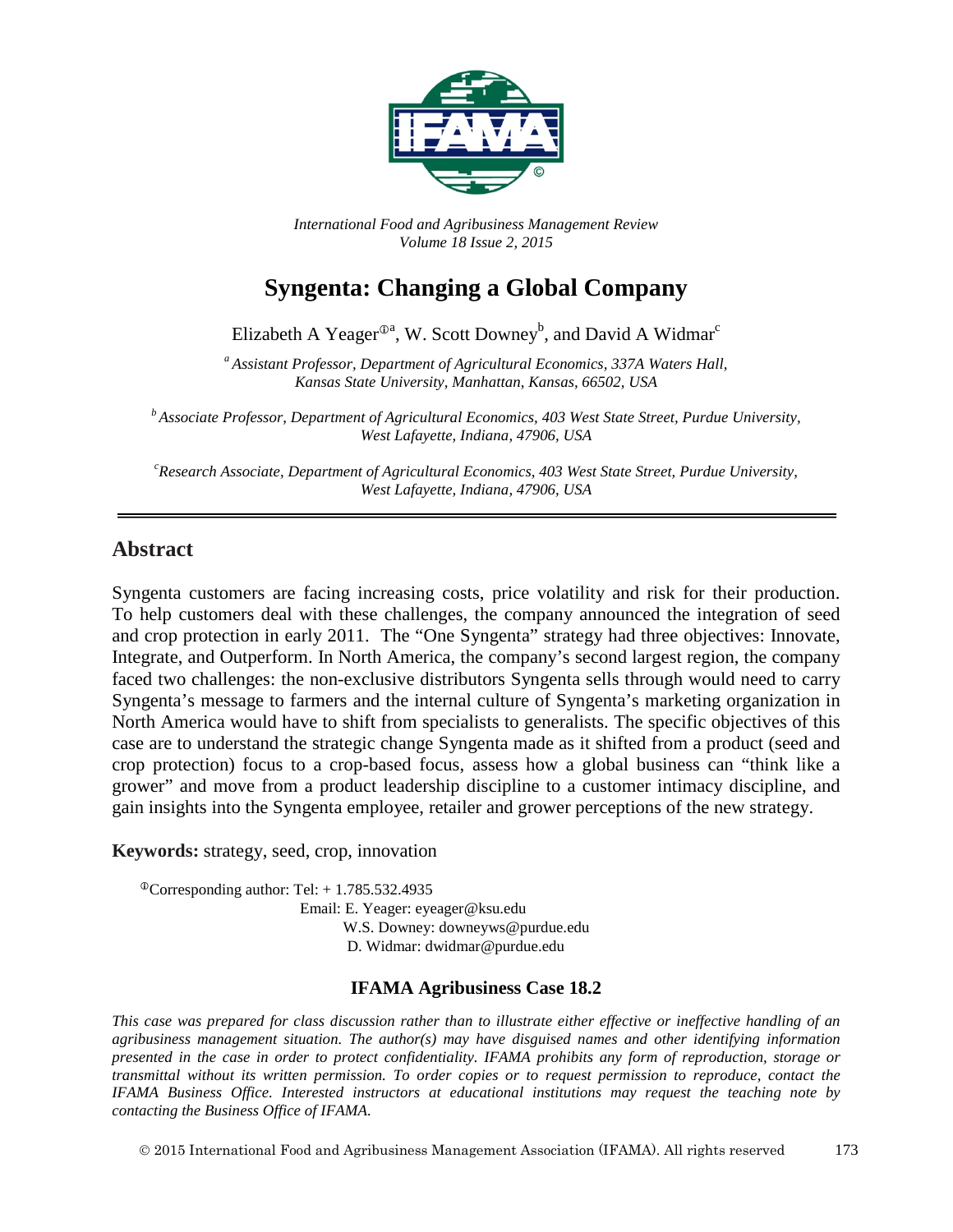### **Introduction**

Syngenta's global lead for corn, Hendrick Ikemeyer, poured himself a cup of coffee from the carafe in his office. He loved everything about the experience of that first cup in the morning: the sound of the cup filling, the smell of the roast, the feeling of warmth in the cup. But, most of all, Hendrick liked the story of where the coffee had come from. One of Hendrick's colleagues had been involved with the development of Nu-Coffee™. The innovation had been a win for everyone. Farmers obtained higher production by using Syngenta products, which they were able to afford because of the premium contracts Syngenta arranged. He would never forget visiting that area during a trip to Brazil and seeing the feelings of pride those growers expressed at being compensated more for their best production. Hendrick smiled as he took his first sip. The reason he loved his job was because of the positive impacts he could have on farmers.

## **Early Success**

Hendrick's prior role had been in Asia, working with Syngenta's agricultural chemical portfolio of products for rice. Every day, almost half of the world's population eats rice, but in 2010, productivity was a critical issue with yield increases not sufficient to meet forecasted demand. Growers in Asia faced challenges such as labor shortages, increasing costs and inefficient use of water. Mitigating the risks of those production challenges moving forward would require transforming rice production, something that would be difficult to accomplish. More than 200 million smallholders grow rice in Asia and reaching these growers was going to be a challenge. Many of these growers in developing areas still resorted to planting by hand, a labor intensive and back-breaking practice (Syngenta 2013). However, Syngenta, with a strong presence in the Asian rice market, saw an opportunity to grow by taking on some of those challenges, and transforming rice production along the way.

By looking at the production system as a whole, rather than the individual components, Syngenta discovered insights that could solve some of the production challenges from 2010. During the rice crop's lifecycle, the seedling stage, or the first 60 days of the crop's production, is critical to the crop's ability to reach its maximum yield potential. The project, known as TEGRA™, created a way for small-scale farms to buy the highest yield potential seedlings available and have them sown directly into the rows of their fields (Syngenta 2011).

The process starts with high quality rice seeds that are specially coated with a seed treatment before being planted (Pisk and Lawton 2012). This seed coating helps protect the young, densely planted seedlings from early ailments. Once the seedlings are ready for transplant into the grower's fields, they are removed from the seedling fields in small patches, like that of sod grass, and placed into flat trays for transport. For sowing in the grower's fields, the seedlings are placed in rows at a much lower density than the seedling phases. The traditional transplanting process is typically done by hand as workers spend their day painstakingly bent over in the flooded fields, trekking through mud to place the seedlings into the soil. With TEGRA™, the transplanting process is mechanized by a yard tractor-sized machine outfitted with tall, narrow wheels that navigate the flooded fields. Further equipped with shelves to hold the flat trays of seedlings, the mechanized transplanter accurately meters the seedlings into precise rows.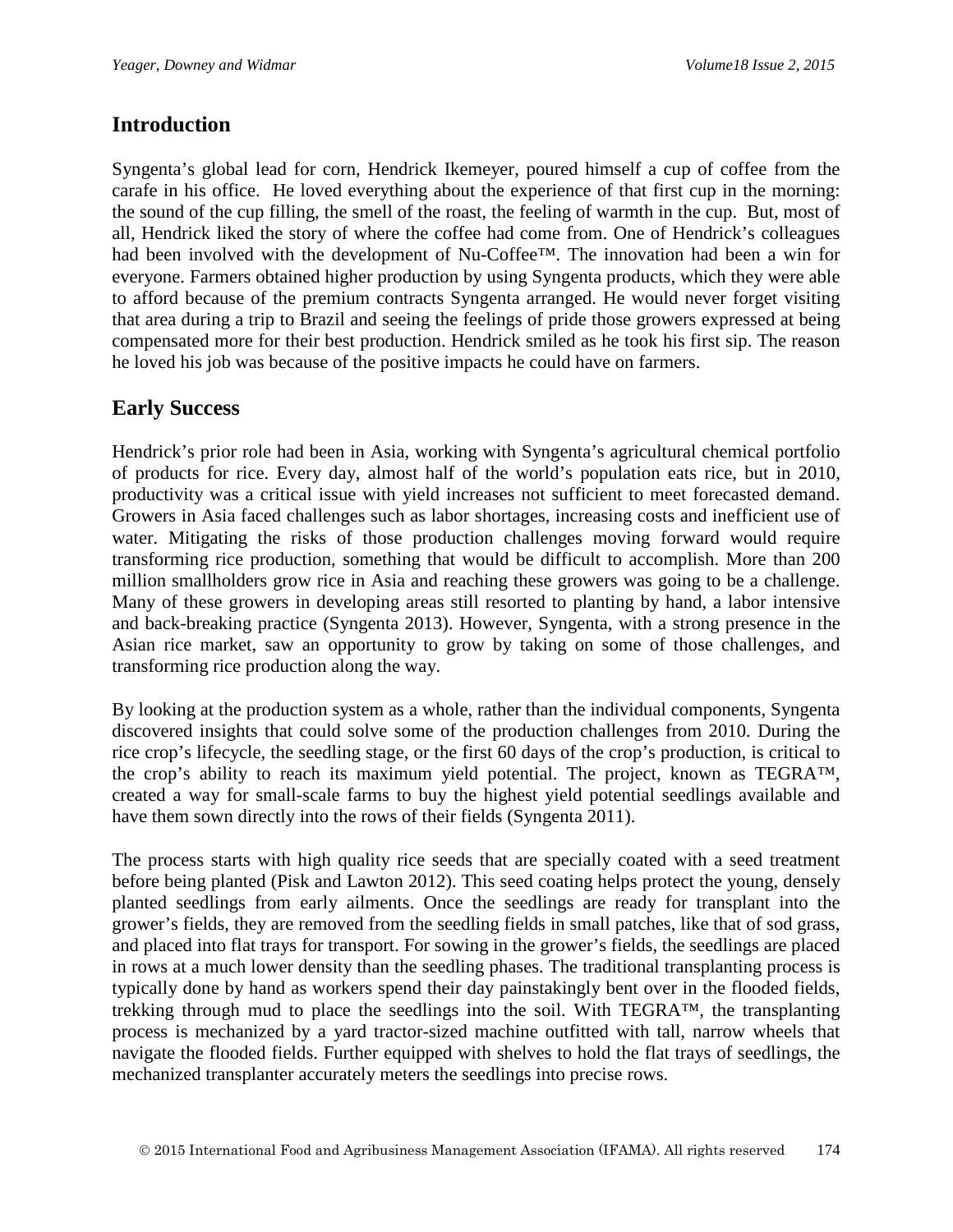The launch of TEGRA™ in 2010 proved to be successful. In trials, yields increased almost 30 percent, resulting in \$270 of extra profit per hectare<sup>[1](#page-2-0)</sup> and a return on investment as high as 150 percent. During a 2010 visit, Hendrick had spoken with Muttineni Veeraiah, a rice grower in India's Andhra Pradesh region. Mutteneni had been very positive, "From transplanting to harvesting, my crop stays in better condition than it did with the conventional methods I used before" (Syngenta 2011).

Across the globe, a similar revolution has taken place in sugar cane production (Syngenta 2015a). The new technology is called PLENE™. Syngenta raises sugarcane seedstock in growth chambers, slices the seedstock into plugs, and applies growth- and yield-improving treatments to the plugs, which are then mechanically planted. This technology increases yields and reduces the dependency on laborers, who would otherwise need to walk the fields with machetes to manually cut the long sugarcane seedstock into plugs for planting.

Innovations had occurred in several places across the organization, but the new strategy was about more than innovation. With this new role, Hendrick had been asked to lead a team that was charged with helping the organization shift its focus to be more grower centric. "We've made good progress," Hendrick thought, "but there's so much more to do."

## **Background of Syngenta**

Syngenta, with \$14.2 billion in sales for 2012, is relatively young in its present form (Syngenta 2015a). Established in November 2000, Syngenta is the result of the merger of agribusinesses Novartis and AstraZeneca. Syngenta's inherited strengths from the two companies date back to 1758. Syngenta's name actually means "bringing people together." With a collection of people, products, and expertise, it developed a corporate structure surrounding its key products, primarily crop protection and seeds. Crop protection included the manufacturing, distribution, and sales of herbicides, insecticides, and fungicides for all customers. The seeds unit was responsible for the sales of agricultural seeds. Syngenta's entire operating structure, from financial reporting to management reporting and its sales force, evolved around this productbased structure.

Figure 1 shows the strong growth Syngenta has seen in sales. Since 2007, Syngenta's sales have grown from \$9.4 billion to more than \$14.2 billion in 2012, an average annual growth of 10.2 percent. Sales in 2012 were primarily comprised of \$10.3 billion in sales from crop protection products, or 72.5 percent of total sales, and \$3.2 billion in seeds sales, or 22.5 percent of total sales (Figure 2).

<span id="page-2-0"></span> $1$  hectare = 2.47 acres  $\overline{a}$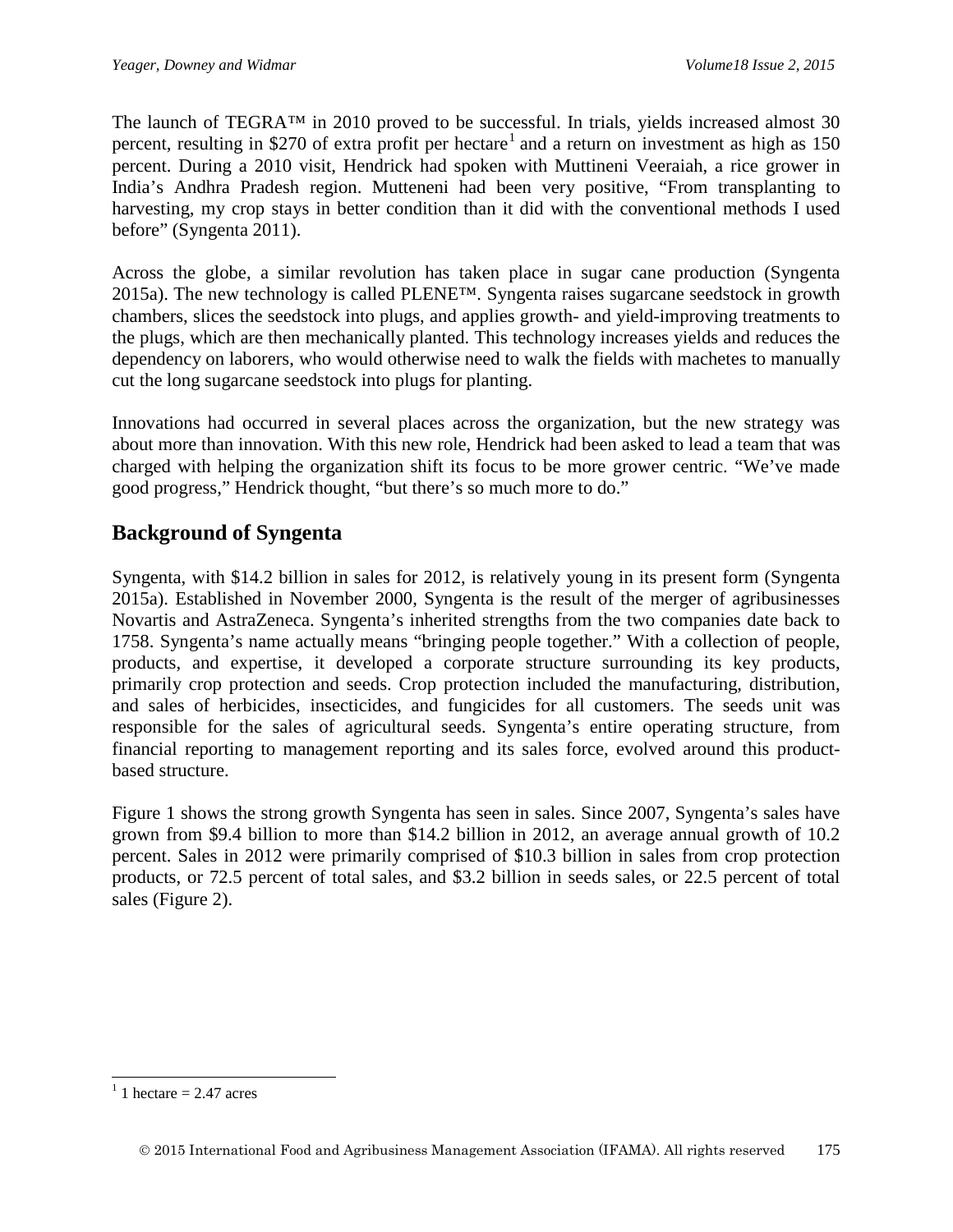

**Figure 1.** Syngenta sales growth, 2007-2012 **Source.** Syngenta Annual Reports (Syngenta 2015a)



**Figure 2.** 2012 Syngenta sales by Seeds and Crop Protection (millions of \$) **Source.** Syngenta Annual Reports (Syngenta 2015a)

Syngenta was formed as an organization of specialists. With a heavy focus on product development through strong investments in research and development (R&D), the company created experts in a specific area of research. For instance, one research team would work on corn rootworm resistant seed traits while another worked on corn rootworm insecticides. These experts worked on the same problem, corn rootworm, from respective technologies, seeds genetics versus insecticides, and had little, if any, interaction with each other. Innovative technologies like TEGRA™ and PLENE™, required input from all technologies and required a partnership of Syngenta representatives, Syngenta supply chain partners and growers working together in the fields. It would have been difficult to create these innovative technologies under Syngenta's product-based structure. To achieve this, Syngenta would have to shift its strategy in how they were "bringing people together."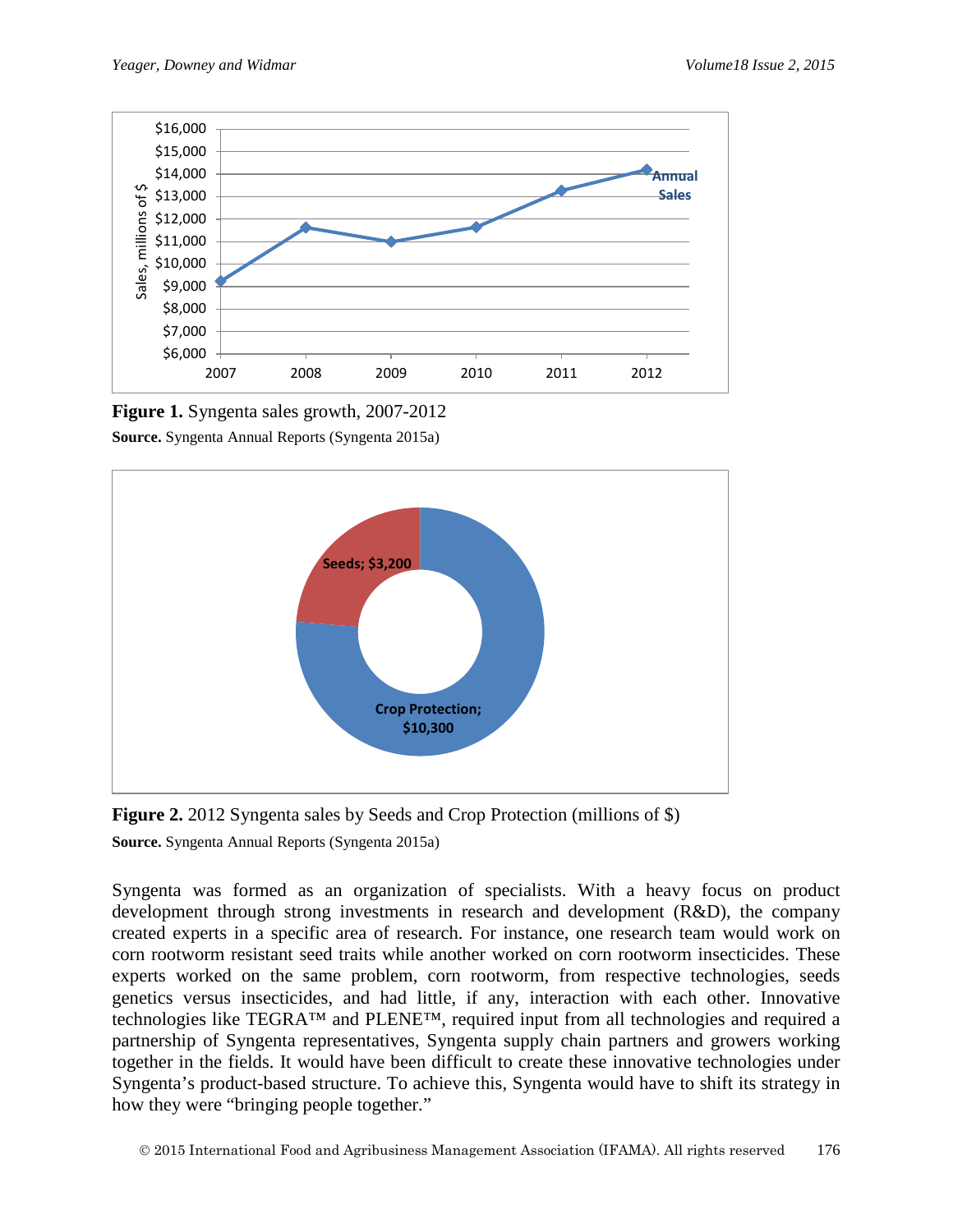## **A Strategic Change**

In February 2011, during a release of the 2010 annual financial results, Syngenta globally announced it was undertaking a shift in its strategy (Growing 2011). For reasons mentioned in the previous section, including bringing people together, Syngenta would be rolling its seed and crop protection divisions together to think more like the grower. The new business model created global platforms and centered its focus on crops instead of products (Winters 2013). While Syngenta was widely regarded as a product leader, overall, their 2010 sales of \$11.641 billion still lagged in comparison to many of the other technology companies in the agriculture sector. Monsanto, BASF, DuPont, Dow and Bayer all sought to take advantage of opportunities in agriculture and had sales of \$10.5 billion, \$84.96 billion, \$31.51 billion, \$53.67 billion and \$41.46 billion, respectively (BASF 2010; Bayer 2013; Market 2014a; Market 2014b; Monsanto 2010). However, of these, only Syngenta was focused solely on agriculture.

The announcement was breaking news to nearly everyone. The opportunities surrounding the TEGRA™ and PLENE™ projects, which were cited as motivation for this strategic shift, were known across the organization, but shifting the way everyone worked was completely unforeseen. These new opportunities would require Syngenta to think about projects differently and to define new strategies to best capitalize on the opportunities and add value to customers. This new strategy did not change what Syngenta fundamentally did as a company. The change was in the thought process in which they approached the creation of new offerings and the sales of these offerings. While misperception could occur, Syngenta's strategy was not merely an attempt at bundling. Instead, the integrated offerings could provide a greater value than the previously separate product offerings. Figure 2 showed Syngenta's previous way of thinking about the business: seeds and crop protection. Figure 3 illustrates how the company looks at its business today – from nine cropping units.



**Figure 3.** 2012 Syngenta sales by crop (millions of \$) **Source.** Syngenta Annual Reports (Syngenta 2015a)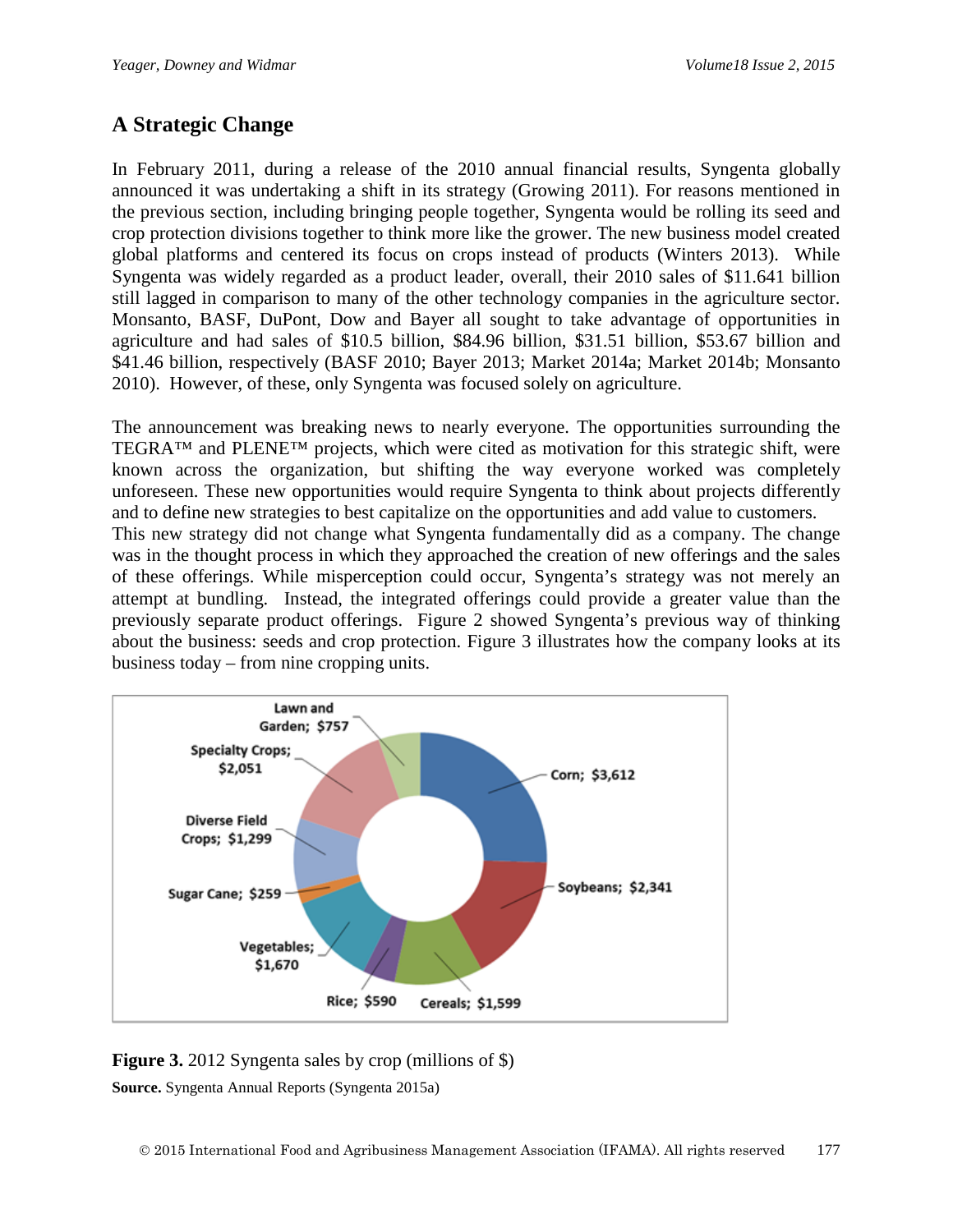The new strategy was known by a host of names including "Integration," "One Syngenta," or "Integrated Crop Solutions."

By pulling the efforts of multiple teams together, "crop-based pipelines" were created where all the seed and crop protection technologies and products for a given crop would be evaluated and considered together. Building on the early successes of TEGRA™ and PLENE™, innovations that came from seed and crop protection technologies working together, the company developed a platform where efforts were combined by crops. From the corn rootworm example earlier, the next innovation in corn rootworm technologies would come from the efforts of everyone working on corn rootworm technologies.





One component of the new strategy was to pull the seed and crop protection units into a single entity that centralized around the crop. This was done, in part, to create unique solutions to meet grower needs, with an integrated offering that drew upon Syngenta's deep knowledge and understanding of agriculture.

Pulling the seed and crop protection units together changed the way Syngenta functioned as a company. The financial report, management structures, and the sales force calling on retailers and growers saw changes. The company created high-level platforms that decided the efforts for improvement to corn, for example, at a global level.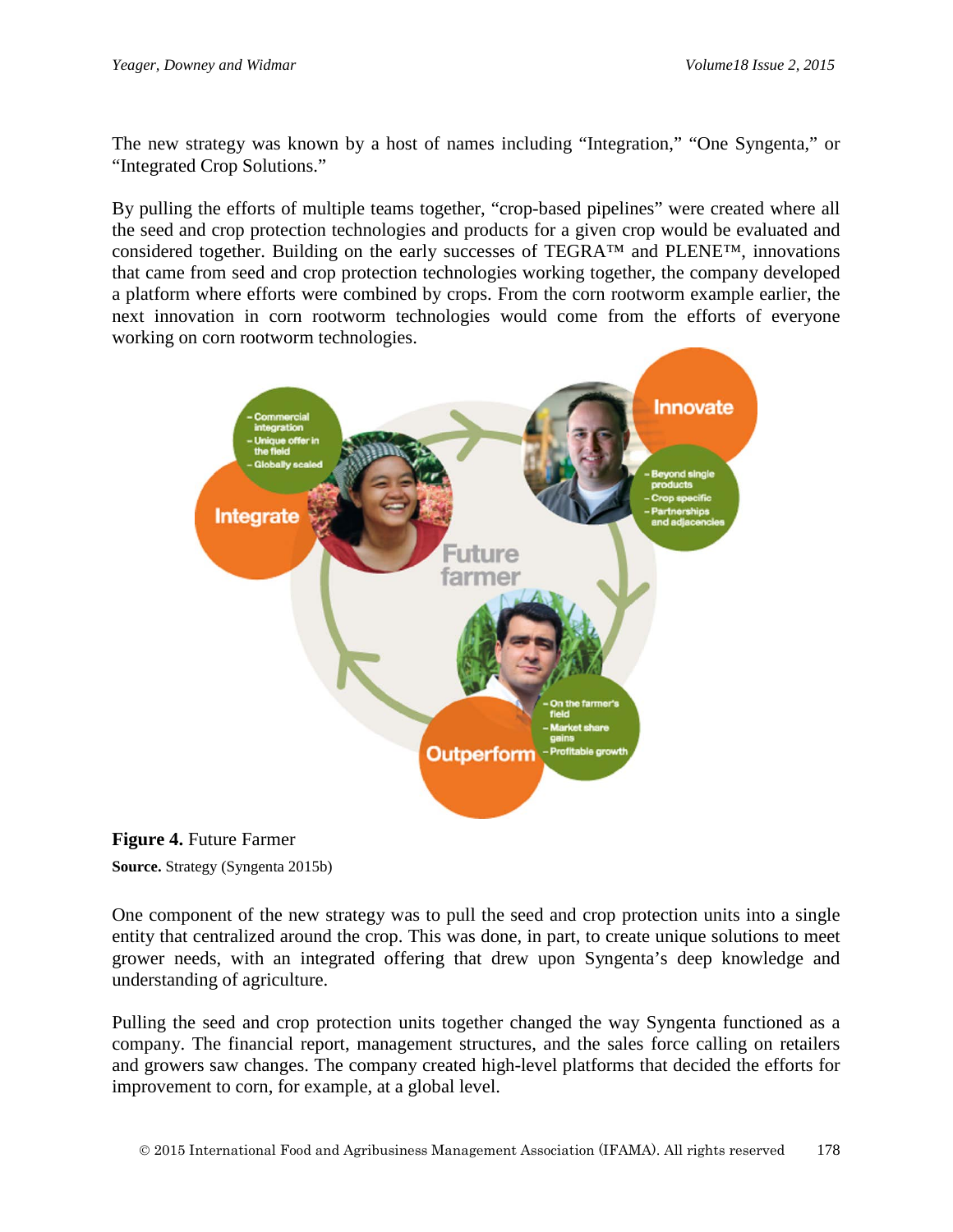A major advantage of the strategy was the savings from integration. Total annualized savings by 2015 are expected to be \$150 million from integration alone. Additional savings of \$500 million from procurement and supply chain efficiency are also expected.

Finally, the new strategy stated that outperforming the competitors should start in the grower's fields, where, from that success, market share would advance, profitable growth could take place and ultimately, the shareholder could receive stronger dividends.

These components of the new strategy gelled into three strategic efforts: Innovate, Integrate, and Outperform.

### **Innovate**

Since its beginnings in 2000, Syngenta has positioned itself in the market as a leader in product development. Leveraging their strong investments in R&D, Syngenta constantly found ways to develop the best new products on the market.

Strategic planning research has shown that market leaders master and focus on one of three value propositions: product leadership (the best product), operational efficiency (the lowest total cost) or customer intimacy (the best total solution) (Treacy and Wiersema 1995). Figure 5 illustrates this concept, the market leader discipline. That discipline states that a company will lead, innovate, and revolutionize a market in one of the three areas, and then only benchmark with competitors for the other two areas to ensure they cross the threshold of performance. The new strategy is a shift in Syngenta's focus from product leadership to a customer intimacy discipline. At the heart of Syngenta's shift in strategy was the desire to innovate. Projects like TEGRA™ and PLENE™ created new opportunities for the company. Innovation that usually only took place in the research and development labs could now happen in the fields by individuals – growers, Syngenta representatives and Syngenta supply chain partners – who worked together.



**Figure 5.** Three value propositions

**Source.** Adapted from *The Discipline of Market Leaders: Choose Your Customer, Narrow Your Focus, Dominate Your Market* (Treacy and Wiersema 1995)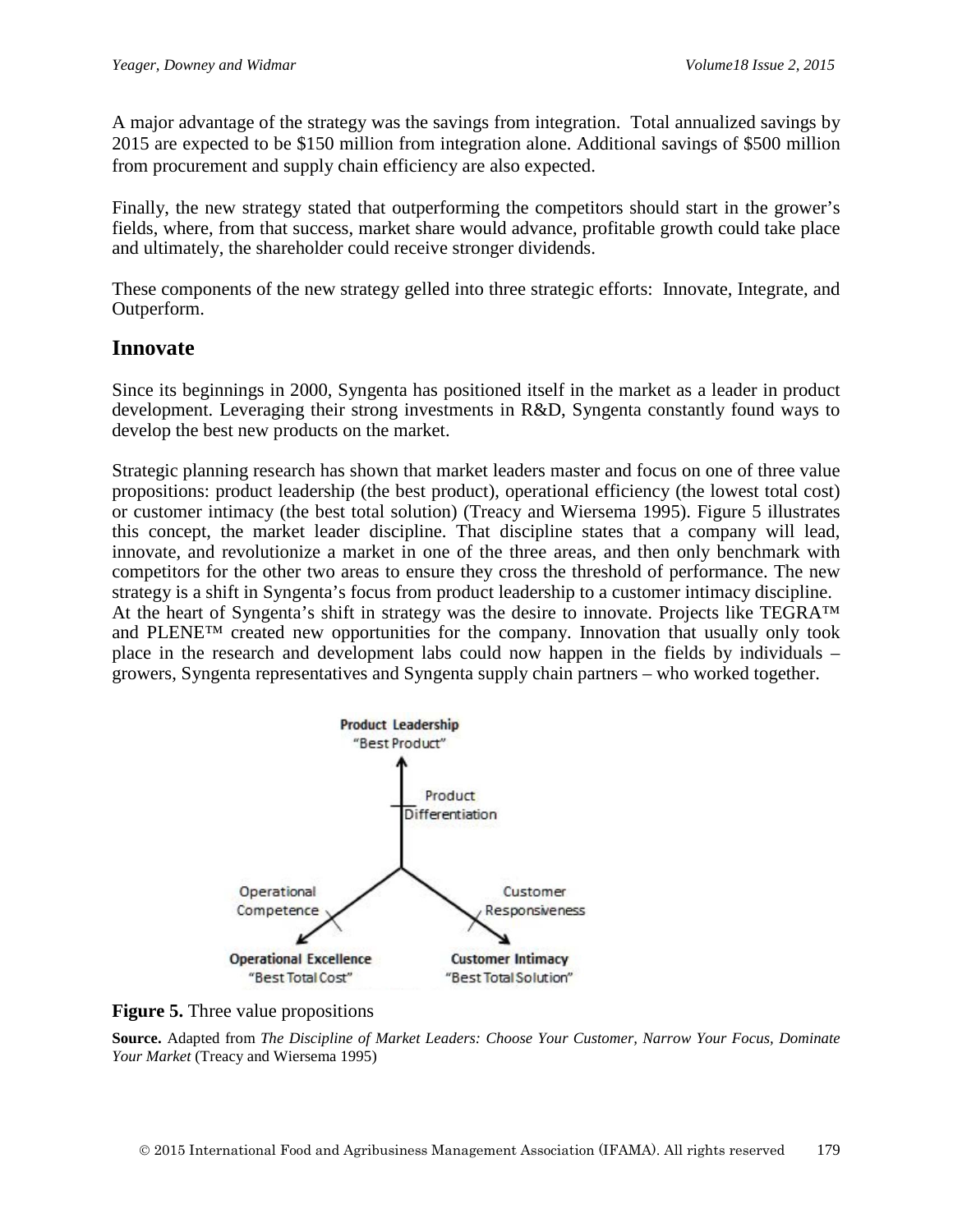Traditional R&D projects are extremely costly, have uncertain outcomes and take years of investment. New innovations, such as TEGRA™, took existing products and offerings (the rice genetics and seedling crop protection technologies) and packaged them into a single offering (high-yield-potential seedlings sown into the grower's fields). These offerings, often referred to as "Solutions," create value because they can be sold at a price greater than the sum of the product components, increase growers' yields and create sales to new customers.

### **Integrate**

On the surface, the motivation for pulling the seeds and crop protection units together is straightforward. Rather than selling a product for a grower's problem, the integrated strategy will now position Syngenta and its representatives to work with the grower to find the right products across all Syngenta offerings. Previously, if a grower was having problems with corn rootworm, for example, a conversation with a seed representative would have focused on seed products, while the same conversation with a crop protection representative would have focused around crop protection products. Now, with the integrated strategy, the grower's conversation with a Syngenta representative will include all the possible products Syngenta has to help with the problem, from both the seed and crop protection portfolios, thus changing the "employee" from a seed or crop protection specialist to a production specialist. This represents a challenge for the internal marketing of the company and a shift in company culture.

In North America, Syngenta's second-largest region (only narrowly trailing the "Europe, Africa and Middle East" region in sales), integration is somewhat more complex, because of the important role of the supply chain. In a system where a grower's and agricultural retailer's seed and crop protection representatives were historically two different subject-matter experts, they are now one person who is supported by the Syngenta network of agronomists. This change was critical as Syngenta wanted to turn the tide and move questions from "What product should I use?" to "How can I grow more bushels, and how can I do it better?" In a market where Syngenta focused on providing the best products (a product-leadership position), the focus is now shifting to a strategy closer to the farmer: the company is trying to think more like the grower.

Traditionally, the focus has been on external marketing to the grower; however, in order to change the company's culture, internal marketing became a primary focus following the 2011 announcement. How do you get more than 27,000 employees to develop new expertise while still using their existing knowledge of the company and its product lines? Syngenta realized they needed more generalists, a better understanding of customer needs and innovative approaches in harnessing and compiling this information to a customer-value-added solution. There was also the realization that the company needed to be more proactive in envisioning the customer 20 years from now. How will the world change, and will there be demand for commodity-driven products that can be offered at low costs or specialized high-value products?

One of the first challenges was motivating the employees who come in direct contact with customers and getting everyone to work as a team. Many of the seed and crop protection representatives had to learn about all the product offerings and become a general sales representative or transition into a role as a specialist supporting the representatives. Changing the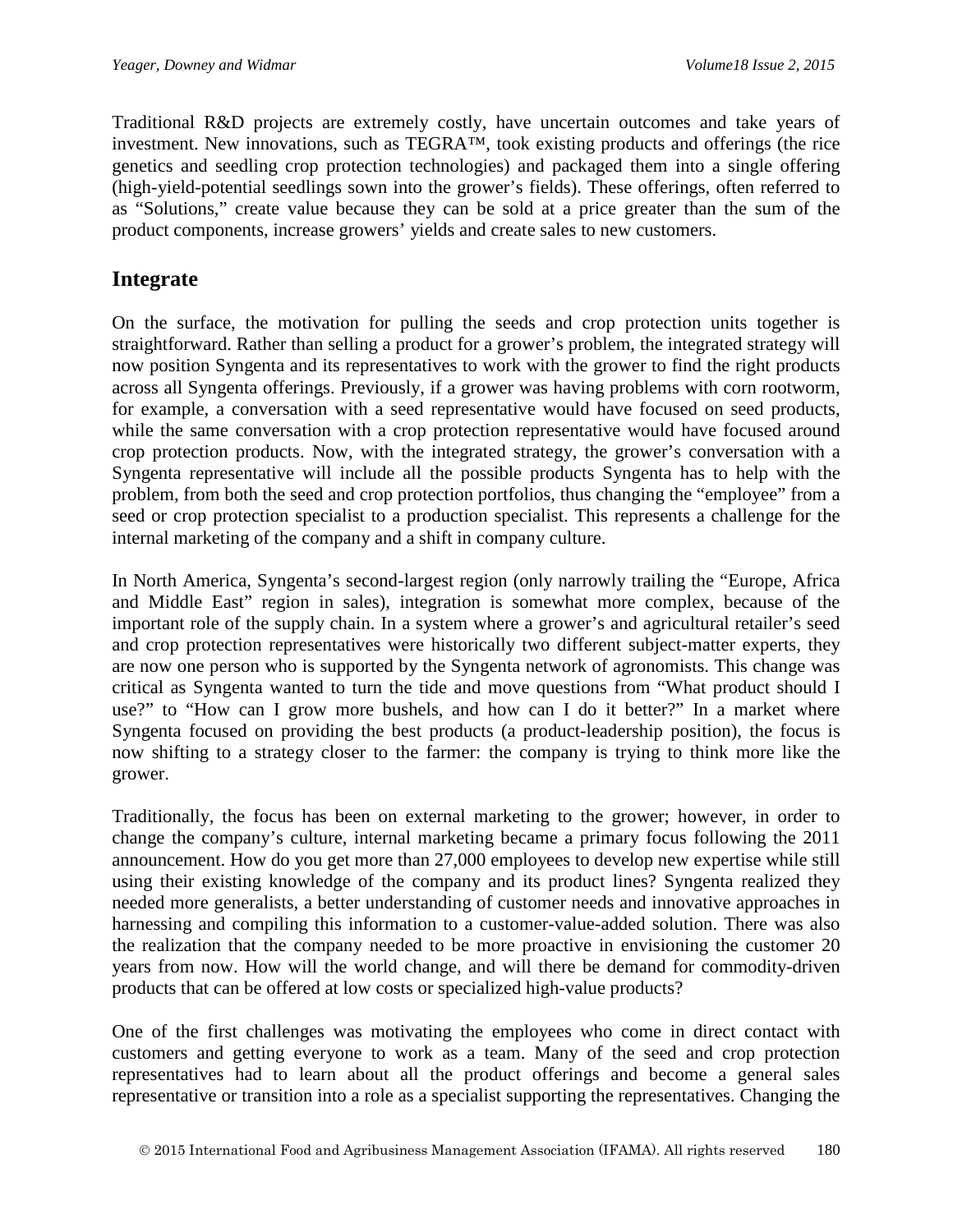view of the customer, who had previously worked with multiple representatives under the traditional external marketing approach, can be a challenge. The interactive marketing component becomes crucial. The quality of service and the adaptability of the customer working with the production specialist heavily depends on the quality of the customer-employee interactions during the sales calls. Not only must the customer believe they are receiving exceptional service from the specialist, but also, the quality and success of the product recommendations must be at least as high as in the earlier system as well as those from competitors.

In reality, the opportunity for conversation between the Syngenta salesperson and the end user (grower) can be difficult. In some cases, retailers would limit the actual interaction between the Syngenta salesperson and the grower, in order to maintain ownership of the relationship with the grower or because they preferred a brand other than Syngenta. In many cases, farmers desired a personal relationship with the seed supplier more than the crop protection supplier, because of the heightened complexity and risk associated with seed selection and placement. Therefore, in the past, a farmer may have preferred a Syngenta crop protection product but had limited or no seed relationship with Syngenta. Syngenta desired to sell its broad portfolio of crop protection and seed, but this may have conflicted with the farmers' or resellers' objectives of supporting Syngenta Crop Protection but some other brand of seed (i.e. Monsanto, or an in-house brand like Cropland or DynaGro).

The service marketing triangles (Figure 6) illustrate the traditional path of external marketing, internal marketing between the company and employees, and the crucial interactive marketing between the employees and distributors or retailers (Kotler and Armstrong 2012). The top triangle represents Syngenta's efforts while the lower triangle represents the local retailer's efforts. This illustrates not only how Syngenta's new strategy changes the efforts of Syngenta's marketing, but it also affects the relationship Syngenta has with its supply chain retailers and how those retailers position Syngenta products to their grower customers in markets around the world where Syngenta does not distribute directly.

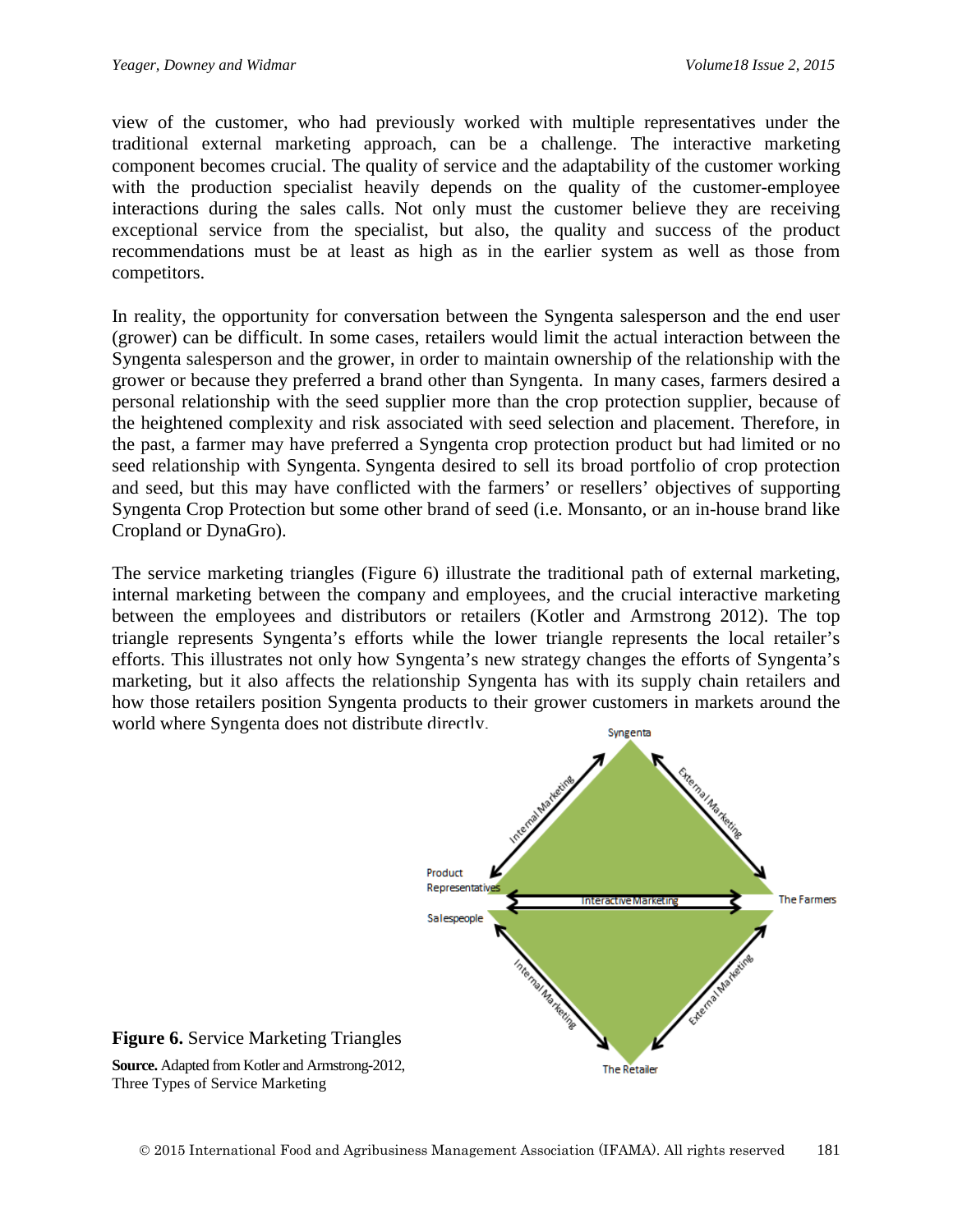## **Outperform**

The third and arguably most fundamental component of Syngenta's strategy is their commitment to beating their competitor's performance. Figure 4 outlines three points of performance Syngenta is focused on to outperform: the grower's fields, Syngenta's market share, and creating profitable growth.

By increasing the value of a grower's production in the field, Syngenta has outlined goals to gain an average of 0.5 percent market share, targeting an EBITDA margin in the range of 22-24 percent by 2015, have a cash flow return on investments in excess of 12 percent, and a continuous increase in dividends (Syngenta 2015b).

Figure 7 shows Sygenta's EBITDA and EBITDA margin (measured as EBITDA/SALES) since 2007 (Syngenta 2015a). Strong growth in both EBITDA and the EBITDA margin has been reported. EBITDA increased from \$1.9 billion in 2007 to \$3.2 billion in 2012; meanwhile, EBTIDA margin increased from 20.6 percent to 22.2 percent over the same time period. In 2012, the EBITDA margin crossed into the lower range of their 2015 goal, two years into the strategy.



**Figure 7.** Syngenta's EBITDA and EBITDA margin, 2007-2012.

**Source.** Syngenta Annual Reports (Syngenta 2015a)

For Syngenta's goal of increasing dividends, Figure 8 shows the annual dividend per share declared since 2007 (Syngenta 2015a). Overall, the dividends have increased from \$1.36 per share in 2007 to \$8.82 per share in 2012, or an average growth of 110 percent annually.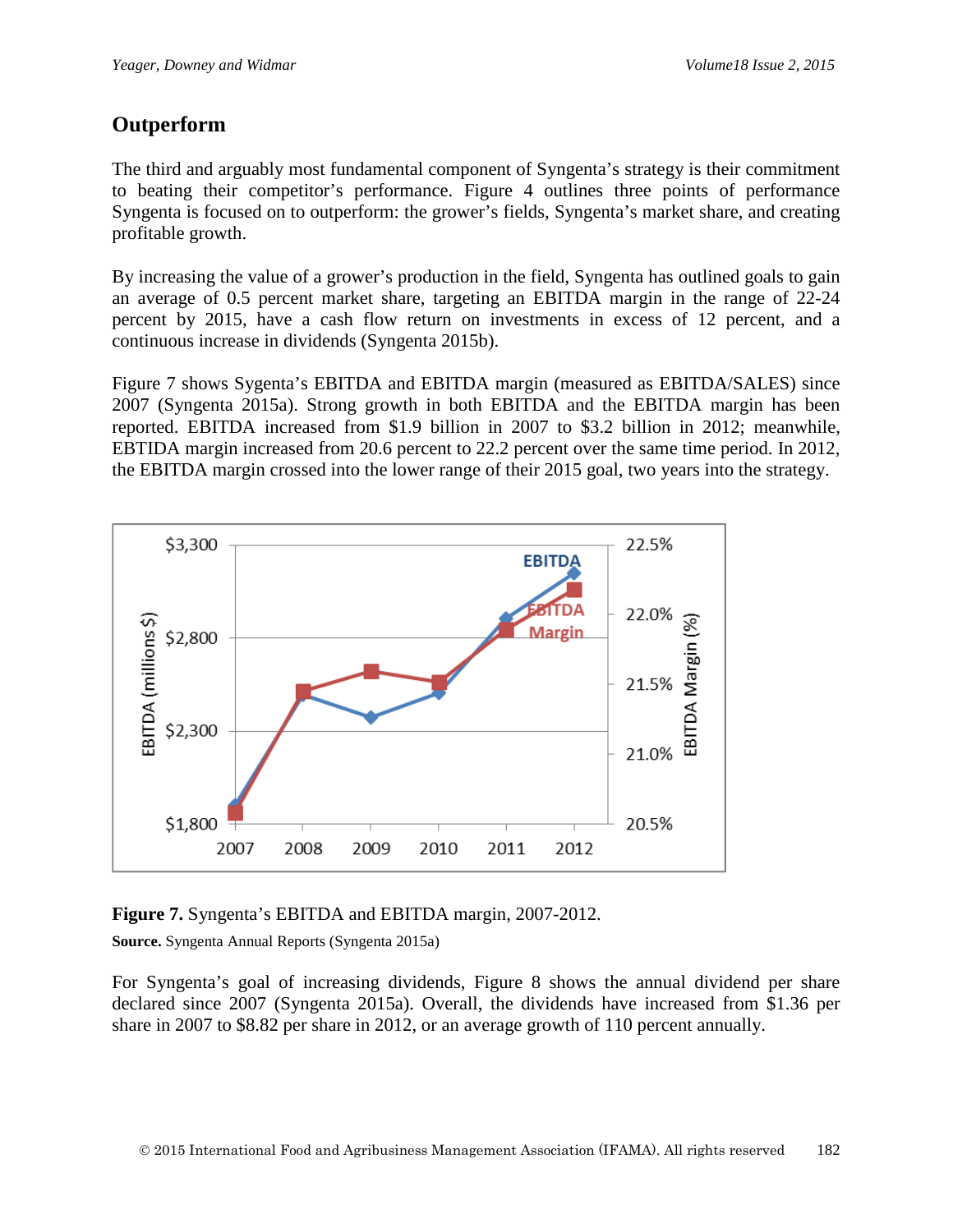

**Figure 8.** Syngenta's cash dividend declared, 2007-2012

**Source.** Syngenta Annual Reports (Syngenta 2015a)

Another measure of performance at the stockholder level is stock prices. Exhibit 1 (see Appendix) shows Syngenta's stock prices since 2007 (Syngenta 2015a). After a sharp decline in 2008, Syngenta's stock price has risen over the past five years (6/2/2008-5/29/2013). Syngenta's stock price (ADR) hit its high of more than \$87 per share (ADR) in February of 2013. For comparison, Exhibits 2-6 illustrate the stock prices during the same time period for Syngenta's major competitors.

From published financial reports, it is evident the cost of integration was not minimal. As shown in Table 1, the total cost of integration through 2012 is reported at \$265 million (Syngenta 2015a). In relative terms, total cost of the integration is 13.6% of the \$1.875 billion in net income reported in 2012 alone.

**Table 1.** Annual cost of the integration strategy

| 2010  | \$14 million  |
|-------|---------------|
| 2011  | \$149 million |
| 2012  | \$102 million |
| Total | \$265 million |

**Source.** Syngenta Annual Reports (Syngenta 2015a)

A majority of the integration costs (\$91 million) were associated with severance and pension payments (Syngenta 2015a). Impacts from the integration are also reflected in Syngenta's reported employee turnover rate, shown in Figure 9. In 2012, the reported employee turnover rate reached a five-year high at 12.4 percent. At the same time, the global work force of Syngenta has continued to grow. In 2012, the number of employees grew to 27,262, 3.5 percent more than in 2011.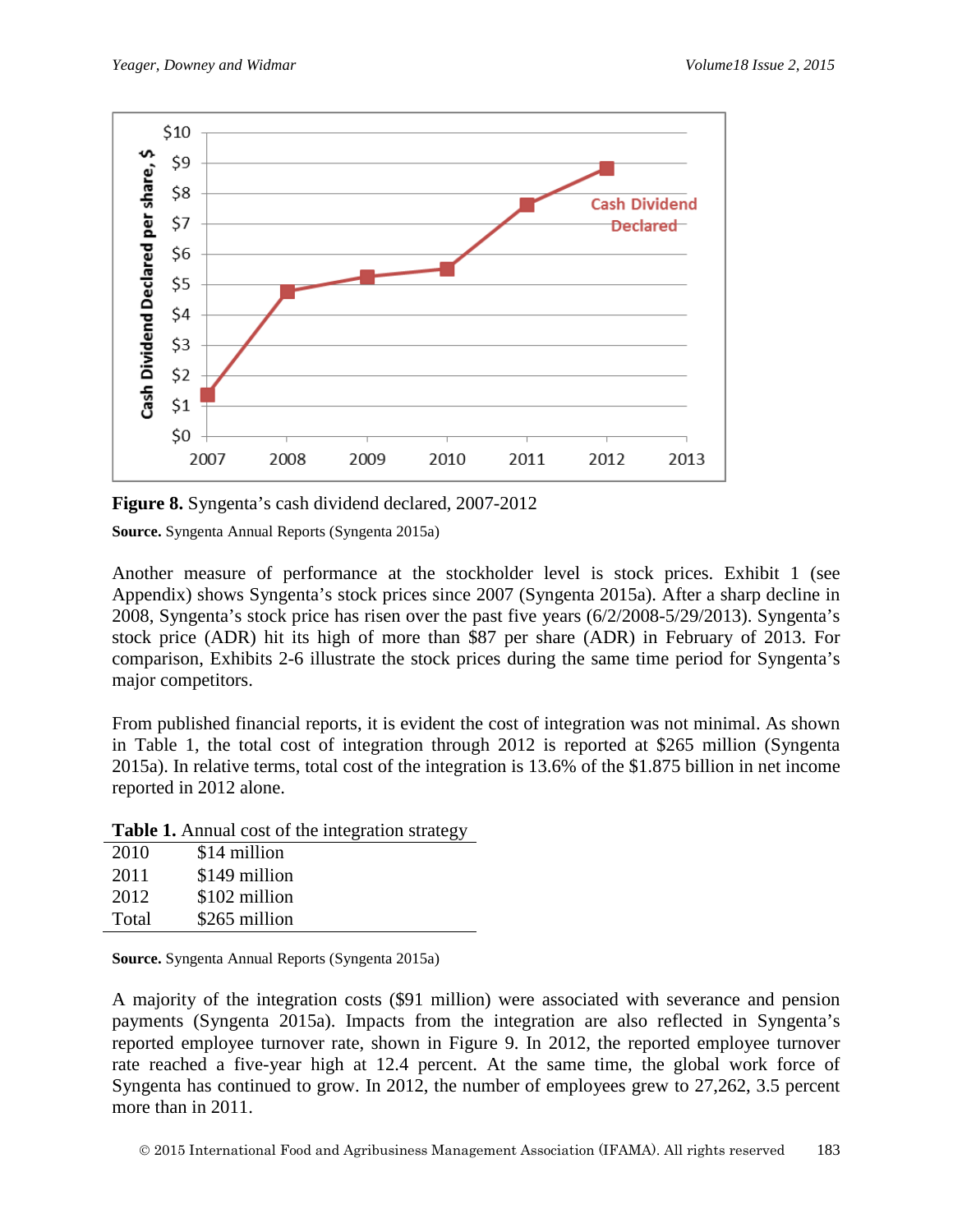

#### **Figure 9.** Employee turnover rate and number of employees

**Source.** Syngenta Annual Reports (Syngenta 2015a)

## **Conclusion**

Hendrick felt like Syngenta was in a good place. By the end of 2012, the majority of the strategic shift had been completed with growth in sales and profitability. The stock price had continued to increase, which made investors happy, but also had a positive impact on his own retirement. In the first quarter of 2013, Syngenta's stock price reached the highest level in the company's history (Barchart.com 2013). Hendrick was excited about the innovative technologies that were being developed for irrigated corn – including a partnership with an irrigation system provider – that showed early signs of success in farmer test plots.

But he had a few concerns, too. There were growing reports of challenges relating to the scalability of some of the innovations like TEGRA™ and PLENE™ that had been generated in the field. He felt confident that the company had strong operating procedures to commercialize products but wasn't sure if a different process would be required in order to commercialize "solutions**.**"

The "One Syngenta" system is in place and fully deployed. Until the changes became more obvious and more evident across the global organization, the full impact of the strategy will be unknown. Nonetheless, the recent reports Hendrick sees on EBITDA margin, dividends, and stock prices are impressive. Reaching to refill his coffee cup, he smiles to himself again, thinking, "Syngenta appears to be headed in the right direction."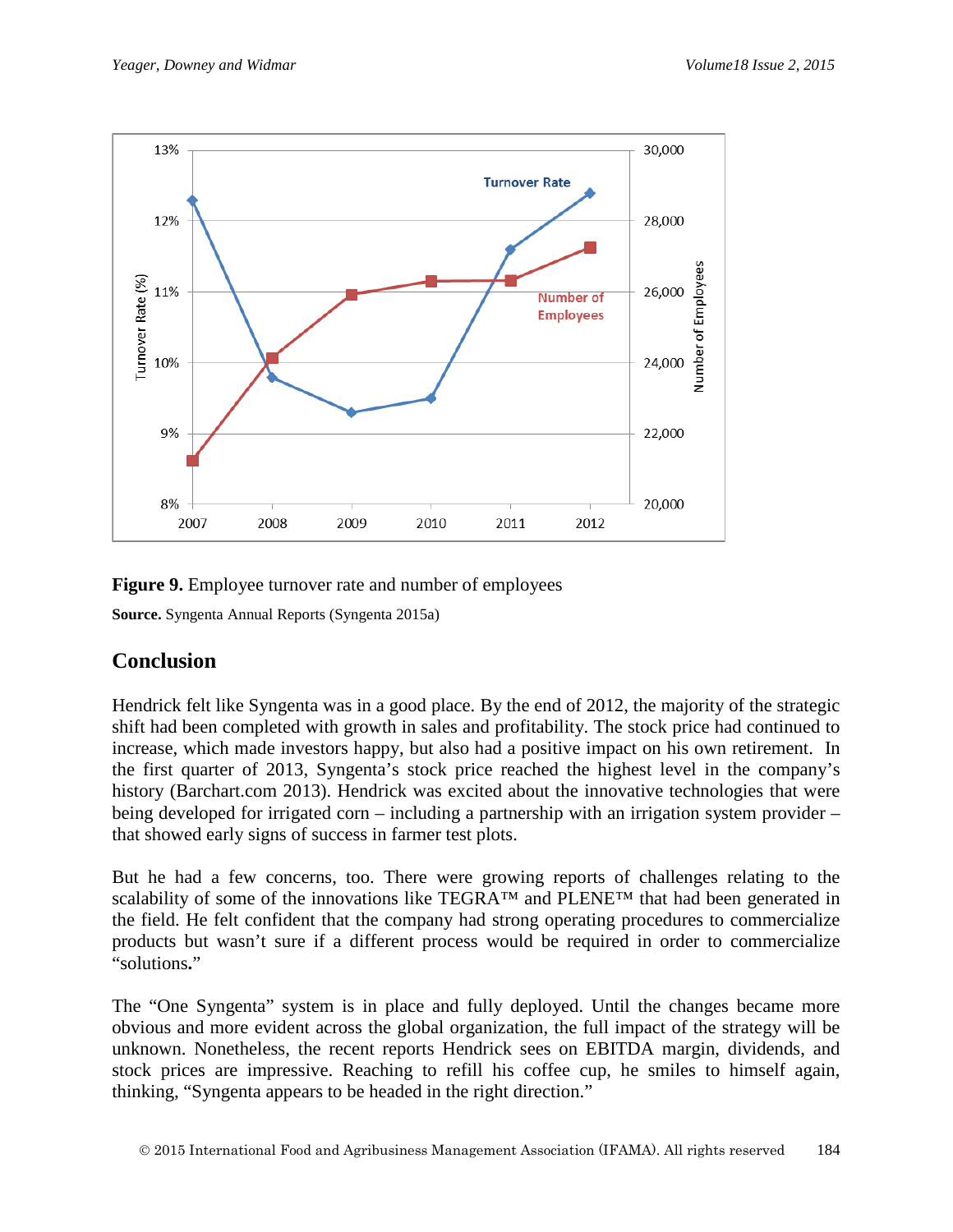## **Critical Thinking Points**

- 1. Do you think the Solutions Syngenta is putting together, such as  $\text{PLENETM}$  and TEGRA™, will be successful in the marketplace?
	- a. In general, how could Syngenta make Solutions more attractive to the customer?
	- b. What competitive responses would you anticipate?
- 2. How can Syngenta increase acceptance and build customer trust to ensure their strategy is sustainable in the long run? If Syngenta does this correctly, does this make them a market leader?
- 3. Given the large differences in agronomic practices, crops and regulations around the world, can a global company be grower-centric?
- 4. By changing the "employee" from a seed or crop protection specialist to a production generalist, Syngenta is trying to change the interactive marketing component. What risks does Syngenta face here?
- 5. How do financial markets and stockholder opinions influence the implementation of this strategy? What contingencies should Syngenta's leadership plan for?

### **References**

- BASF. 2010. Sales and Earnings. [http://report.basf.com/2010/en/managementsanalysis/businessreview/salesandearnings.ht](http://report.basf.com/2010/en/managementsanalysis/businessreview/salesandearnings.html?cat=m) [ml?cat=m](http://report.basf.com/2010/en/managementsanalysis/businessreview/salesandearnings.html?cat=m) [accessed April 10, 2015].
- Barchart.com. 2013. Five Year Weekly OHLC Charts. http://www.barchart.com/interactive\_charts/stocks/ [accessed April 10, 2015].
- Bayer AG. 2013. Bayer Annual Report 2010. [http://www.annualreport2010.bayer.com/en/bayer](http://www.annualreport2010.bayer.com/en/bayer-annual-report-2010.pdfx)[annual-report-2010.pdfx](http://www.annualreport2010.bayer.com/en/bayer-annual-report-2010.pdfx) [accessed April 9, 2015].
- Growing Produce. 2011. Syngenta to Merge Seeds, Crop Protection. <http://www.growingproduce.com/article/7127/syngenta-to-merge-seeds-crop-protection> [accessed April 10, 2015].
- Kotler, Phillip, and Gary Armstrong. 2012. *Principles of Marketing, 14th Edition.* Upper Saddle River, NJ: Prentice Hall.
- Market Watch. 2014a. Annual Financials for Dow Chemical Co. <http://www.marketwatch.com/investing/stock/DOW/financials> [accessed April 8, 2015].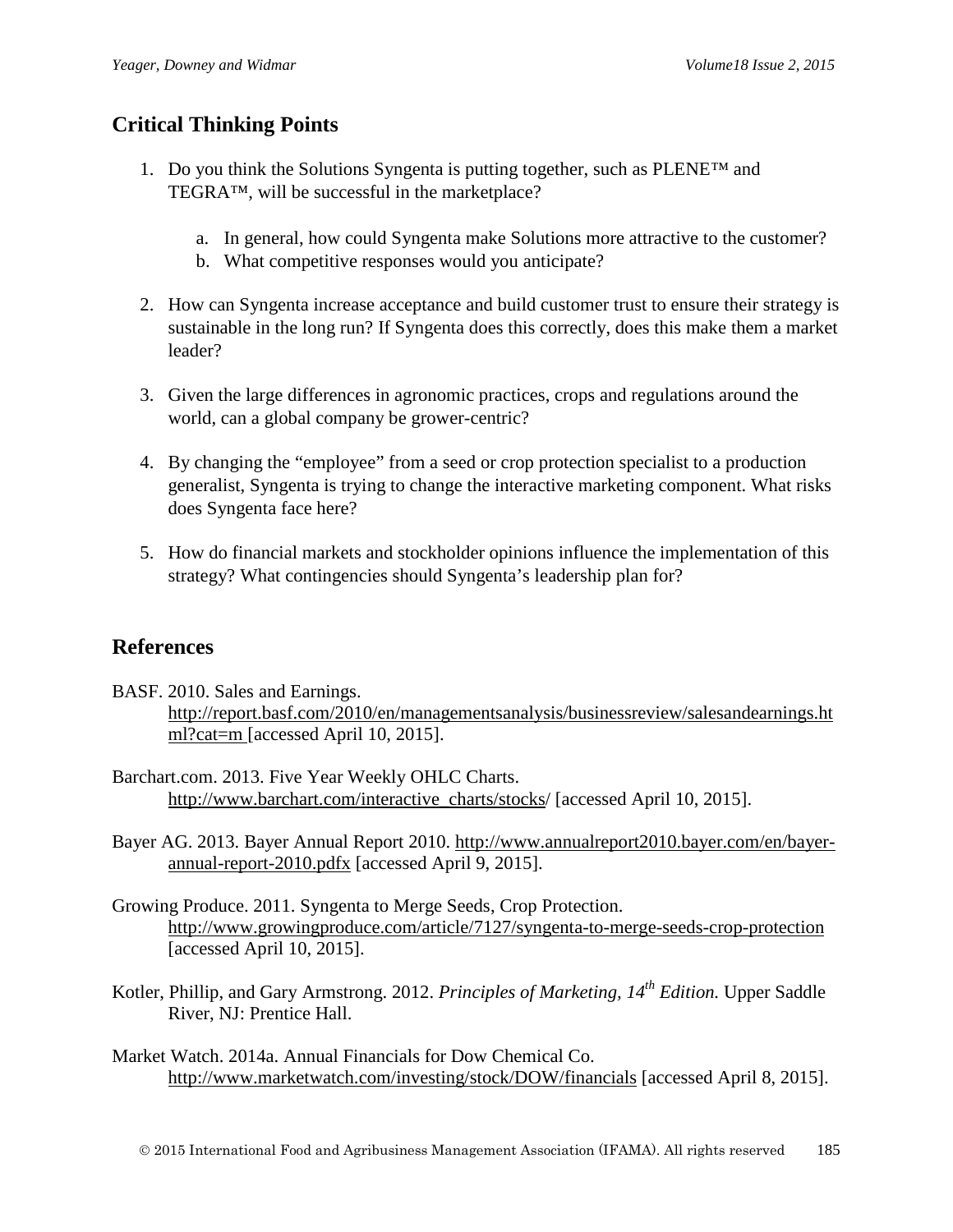- Market Watch. 2014b. Annual Financials for E.I. DuPont de Nemours & Co. <http://www.marketwatch.com/investing/stock/DD/financials> [accessed April 9, 2015].
- Monsanto Company. 2010. Faces of Farming: 2010 Annual Report*.* Faces of Farming. [http://www.monsanto.com/investors/Documents/Pubs/2010/annual\\_report.pdf](http://www.monsanto.com/investors/Documents/Pubs/2010/annual_report.pdf) [accessed April 8, 2015].
- Pisk, Davor, and Tina Lawton. 2012. Rice. Syngenta Investor Presentation. [http://www.syngenta.com/global/corporate/SiteCollectionDocuments/pdf/presentations/in](http://www.syngenta.com/global/corporate/SiteCollectionDocuments/pdf/presentations/investor/rice-crop-update-250912.pdf) [vestor/rice-crop-update-250912.pdf](http://www.syngenta.com/global/corporate/SiteCollectionDocuments/pdf/presentations/investor/rice-crop-update-250912.pdf) [accessed April 10, 2015].
- Syngenta. 2011. TEGRA™, Integrated Solution for Rice Growers. <http://www.youtube.com/watch?v=yLmFM12tH3I> [accessed April 10, 2015].
- Syngenta. 2013. Our Industry 2013. [http://europe.nxtbook.com/nxteu/Syngenta/ourindustry\\_2013/](http://europe.nxtbook.com/nxteu/Syngenta/ourindustry_2013/) [accessed April 10, 2015].
- Syngenta. 2015a. Annual Reports. [http://www.syngenta.com/global/corporate/en/investor](http://www.syngenta.com/global/corporate/en/investor-relations/financial-information-and-presentations/Pages/annual-reports.aspx)[relations/financial-information-and-presentations/Pages/annual-reports.aspx](http://www.syngenta.com/global/corporate/en/investor-relations/financial-information-and-presentations/Pages/annual-reports.aspx) [accessed April 9, 2015].
- Syngenta. 2015b. Strategy. [http://www.syngenta.com/global/corporate/en/about](http://www.syngenta.com/global/corporate/en/about-syngenta/pages/strategy.aspx)[syngenta/pages/strategy.aspx](http://www.syngenta.com/global/corporate/en/about-syngenta/pages/strategy.aspx) [accessed April 10, 2015].
- Treacy, Michael, and Frederik D. Wiersema. 1995. *The Discipline of Market Leaders: Choose Your Customers, Narrow Your Focus, Dominate Your Market.* Reading, MA: Addison-Wesley Pub. Co.
- Winters, Patrick. 2013. Syngenta Bets on Automated Rice as M&A Options Dwindle. [http://www.bloomberg.com/news/2013-04-16/syngenta-bets-on-automated-rice-as-m-a](http://www.bloomberg.com/news/2013-04-16/syngenta-bets-on-automated-rice-as-m-a-options-dwindle.html)[options-dwindle.html](http://www.bloomberg.com/news/2013-04-16/syngenta-bets-on-automated-rice-as-m-a-options-dwindle.html) [accessed April 10, 2015].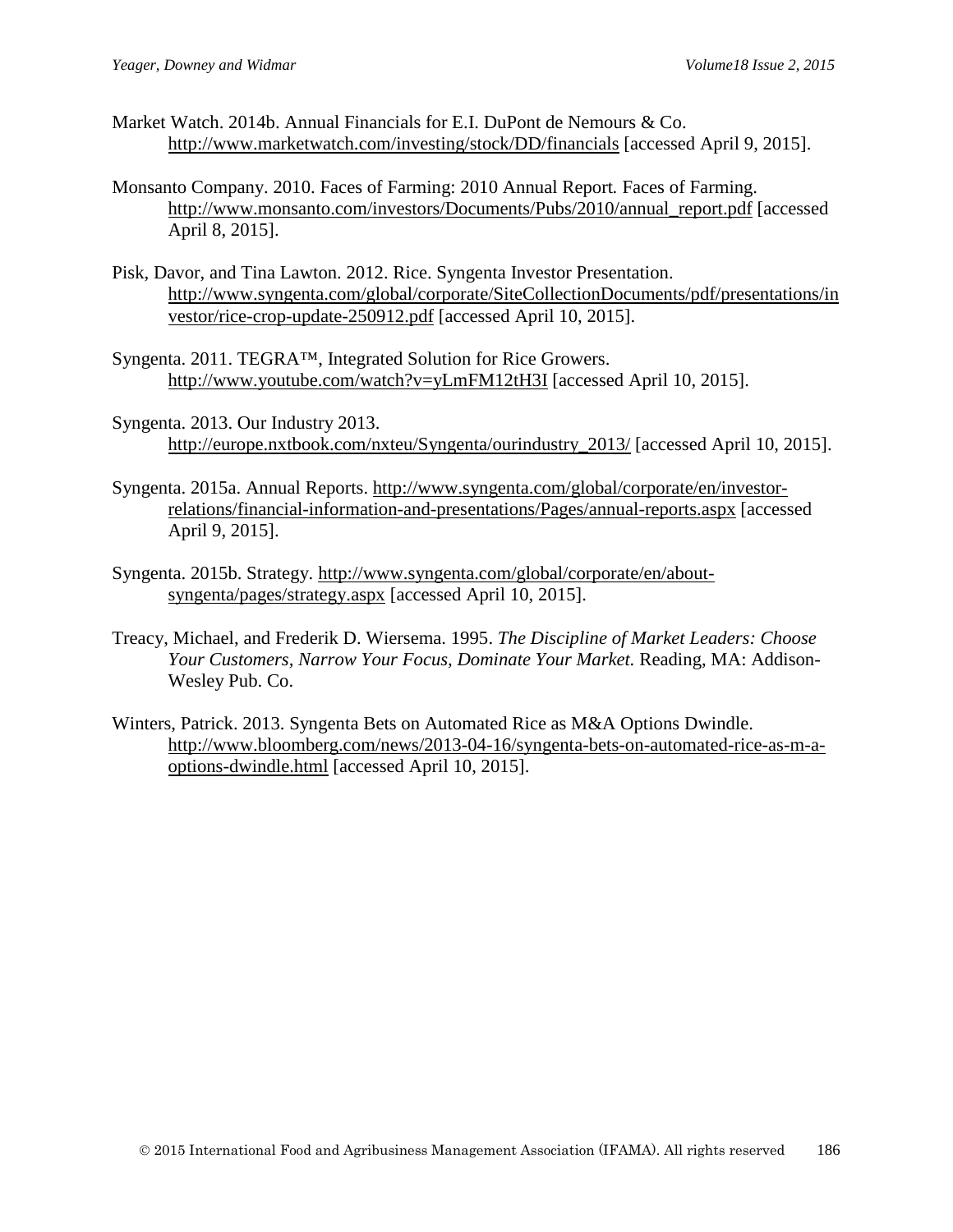## **Appendix**

**Exhibit 1.** Syngenta's Stock Prices since 2007



**Source.** Barchart.com

**Exhibit 2.** Monsanto Stock Prices for 6/2/2008 – 5/29/2013



MON - Monsanto Company - Weekly OHLC Chart

**Source.** Barchart.com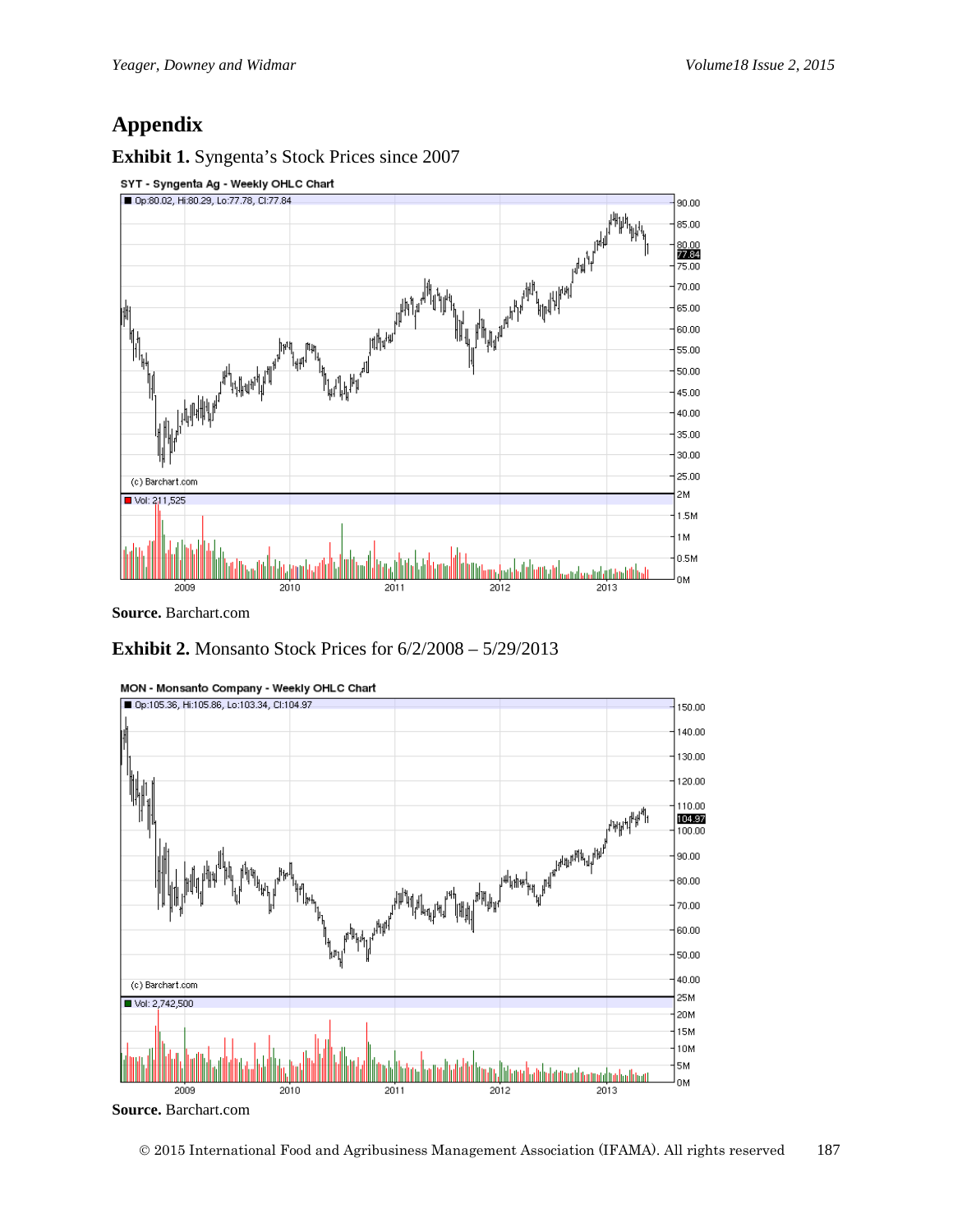#### **Exhibit 3.** BASF Stock Prices for 6/2/2008 – 5/29/2013



#### BASFY - Bast Se Ads - Weekly OHLC Chart

**Exhibit 4.** Bayer Ag Stock Prices for 6/2/2008 – 5/29/2013



BAYZF - Bayer Ag Ord - Weekly OHLC Chart